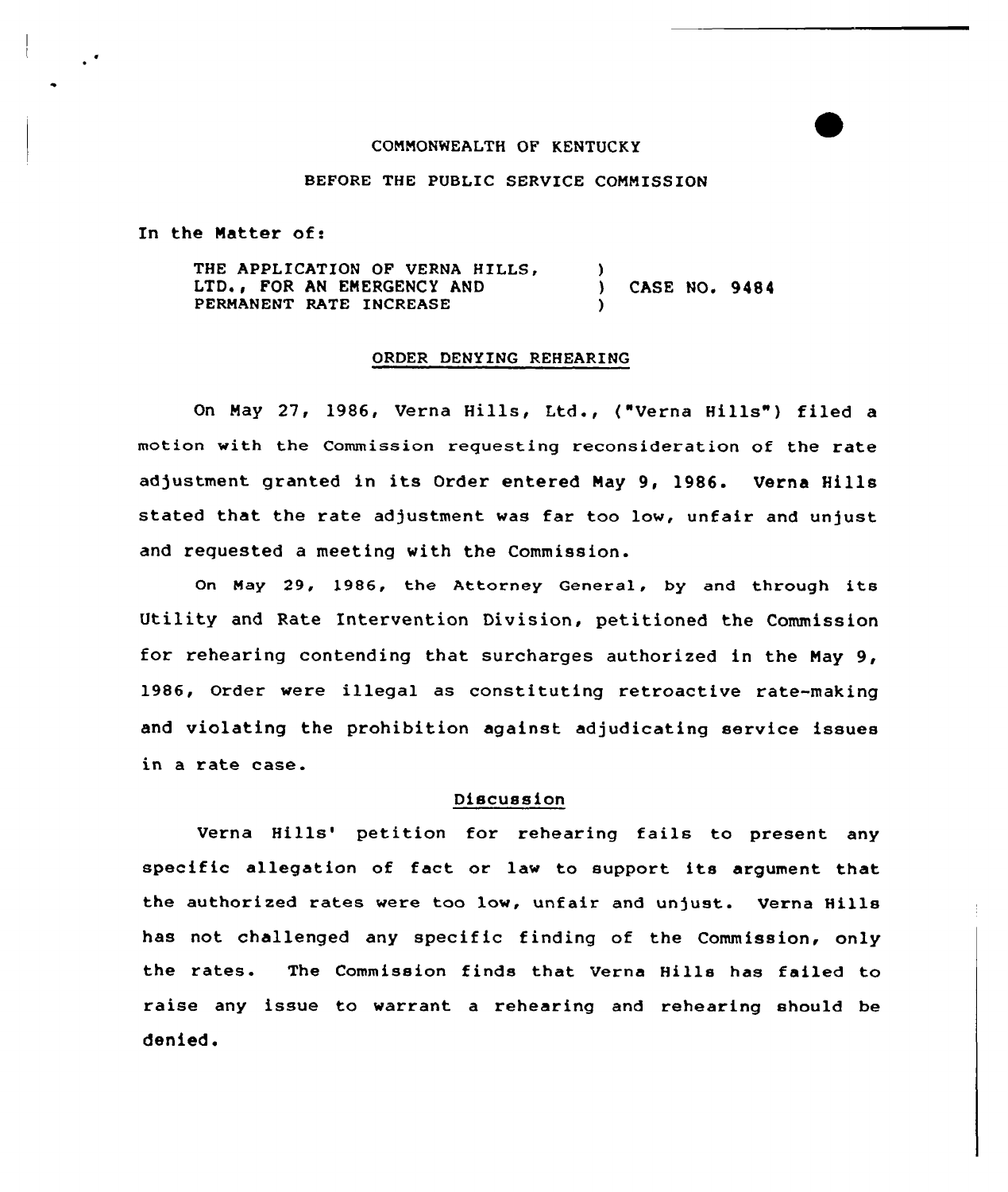In its petition the Attorney General argues that the Commission lawfully established new rates and then "tacked-on" a surcharge to recover past losses. If there is anything in this case which can be agreed to by all parties it is that the operation and management of this utility has been considerably less than desirable for the past several years. This is clearly evident in the record, Verna Hills' brief and the show cause proceeding of the Commission in Case No. 9389.<sup>1</sup> Further, within the past year to year and a half, both the Commission and the Natural Resources and Environmental Protection Cabinet, Division of Water, have issued repeated citations for violations of state statutes with no remedy in sight.

There have been and continue to be numerous customer complaints about the odor and health hazards in this sewer system. Verna Hills filed on March l3, 1984, <sup>a</sup> petition under Chapter 11 of the United States Bankruptcy Act. The president and sole shareholder of Verna Hills has had a personal bankruptcy petition pending since 1980. Under these circumstances, the Commission firmly believes it took the only available alternative in this unusual case when it granted surcharges in its May 9, 1986, Order. The alternative of abandoning the sewer system was totally unacceptable since it would have forced the customers to abandon their homes. Alternative ownership for Verna Hills was impossible

 $-2-$ 

l An Investigation of the Condition of Verna Hills Ltd.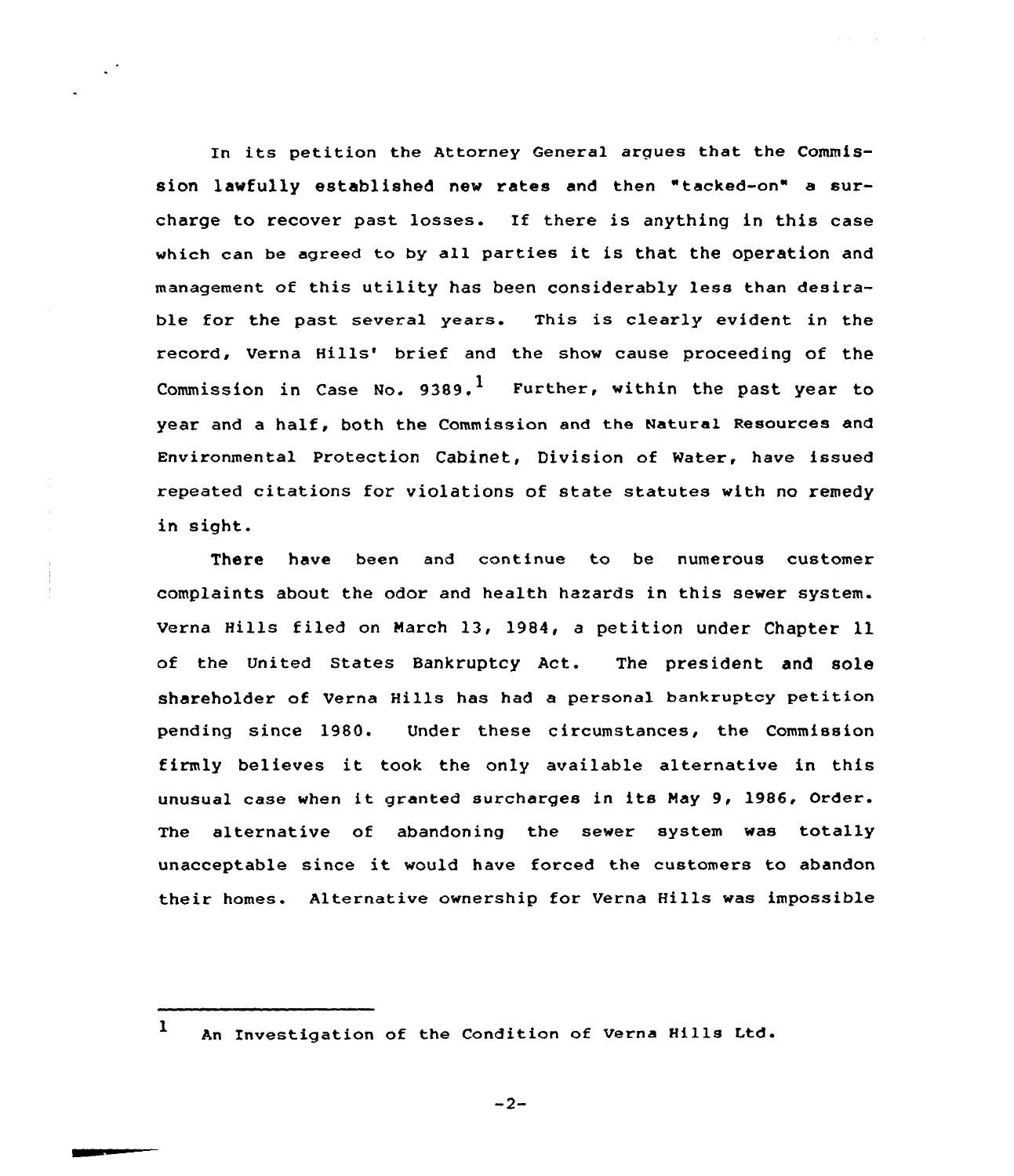based on the trustee in Bankruptcy's inability to secure any offers to acquire the utility.

The Attorney General cites KRS 278.030 as support for its claim that rates can be set only on <sup>a</sup> prospective basis. This is precisely what the Commission did in its Order issued Nay 9, 1986. Rates were set prospectively based on Verna Hills' current revenue requirement, not past revenue requirement.

In support of its argument the Attorney General cited South Central Bell v. URC, Ky., 637 S.N.2d 649 (1982) in which the Supreme Court held that the Commission cannot in a rate case penalize a utility for inadequate service. In this proceeding the Commission neither penalized nor rewarded Verna Hills for its inadequate service. The service matters were identified and examined in a prior separate proceeding, Case No. 9389. That case resulted in the Commission's Order entered November 8, 1985, finding that Verna Hills had serious operational and financial problems that needed immediate attention. Consequently, Verna Hills was ordered to file <sup>a</sup> request for rate relief sufficient to alleviate the existing deficiencies. The purpose of this rate case was not to reexamine the service issues investigated in Case No. 9389, but to provide sufficient revenues to correct the noted deficiencies. It cannot be overlooked that the existing rates had been in effect unchanged since prior to 1975, and were totally inadequate to cover the utility's operating expanses. Thus, service matters were not an issue in this case.

The Attorney General has failed to indicate the manner in which the authorized surcharges constitute retroactive

 $-3-$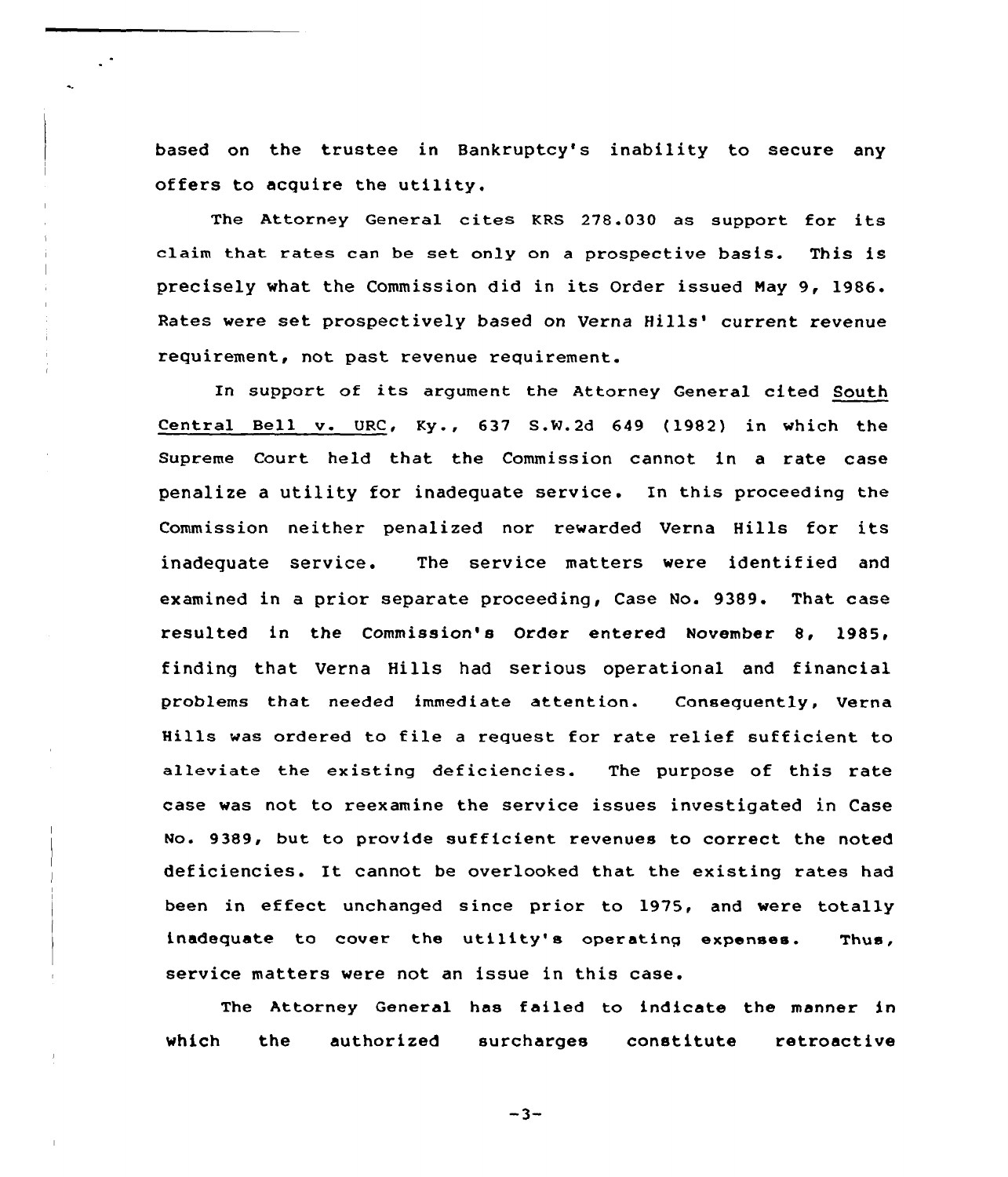rate-making. The surcharges create no new liability on prior customers nor do they relate to prior services received by existing customers. The surcharges do not allow Verna Hills to recoup prior losses. The surcharges allow the utility to recover the expenses of existinq accounts payable. Without customer revenues to pay these expenses, Verna Hills will be unable to provide sewer service and the customers will be unable to inhabit their homes.

In its consideration of this case, the Commission found ongoing revenue requirement of S37,942 and other revenue requirements of \$51,540 to be fair, just and reasonable. In that some of the expenditures supporting these levels of revenue requirements were of limited term, the Commission in the best interest of both Verna Hills and customers determined that it would be inappropriate to recover these limited term expenditures during the first year of operation following the rate increase even though all could have been included in the base rates. If the Commission had not authorized the surcharges now challenged by the Attorney General, the monthly rate for Verna Hills' customers would have been \$48.11, a \$20.28 increase over the present rate.

The Commission in deciding this case was very aware of the unique circumstances surrounding this case and the pending bankruptcy. The Commission attempted to make the best of a bad situation by requiring monthly reporting of these limited term expenditures. These surcharges are prospective in nature and in the best interest of the customers. The Commission finds the

 $-4-$